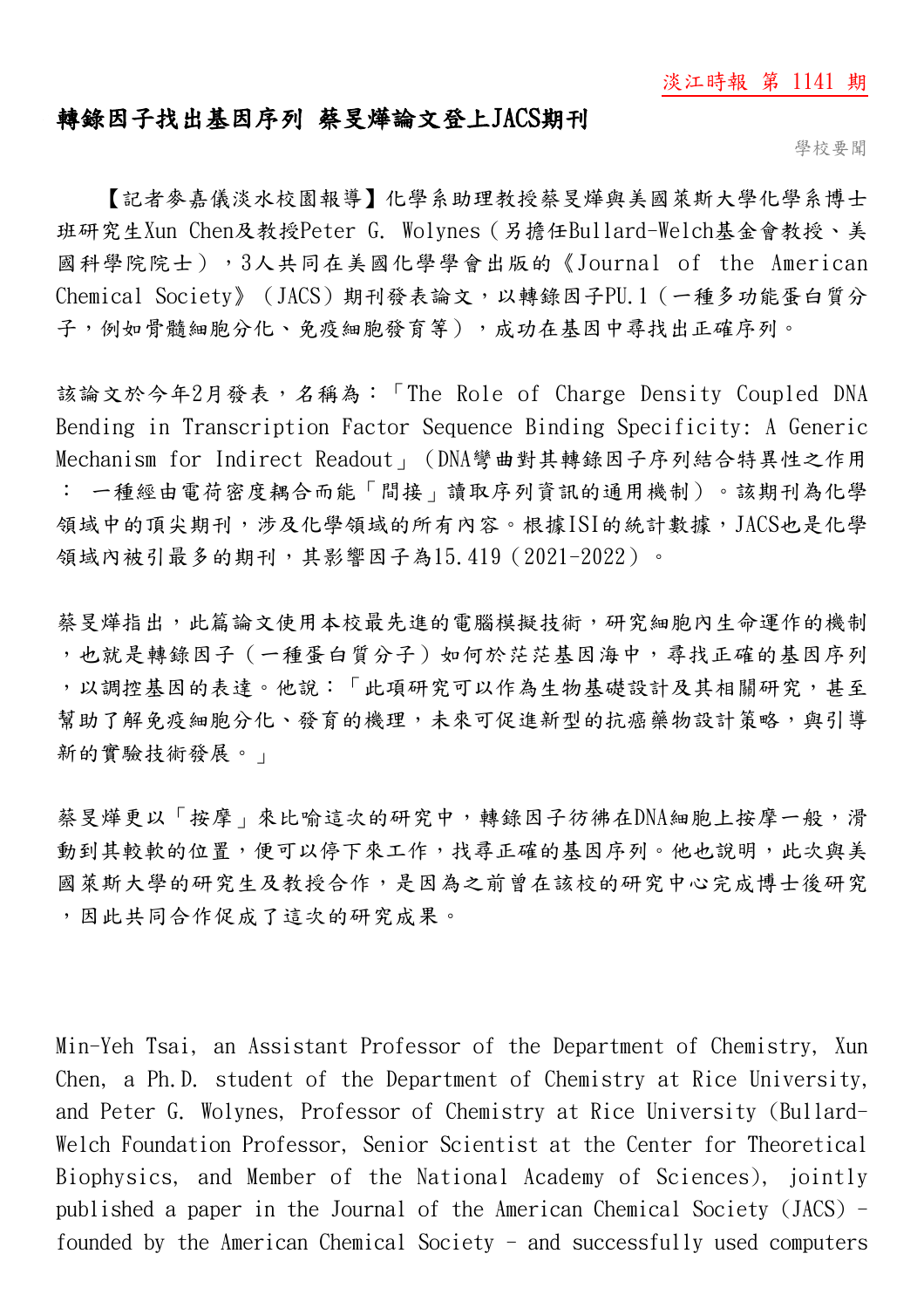to simulate the process of the transcription factor PU.1 (a multifunctional protein molecule, such as bone marrow cell differentiation, immune cell development, etc.) finding the correct binding sequence in the gene.

The paper published in February this year is titled: "The Role of Charge Density Coupled DNA Bending in Transcription Factor Sequence Binding Specificity: A Generic Mechanism for Indirect Readout". The binding specificity of PU.1 is achieved primarily via a nonspecific electrostatically-driven DNA mechanism involving the change in the elastic properties of the DNA. We first hypothesize a novel generic mechanism for indirect "shape" readout, where DNA plastically bends in response to the electrostatic coupling driven by PU.1. The journal is the top journal in the field of chemistry, covering everything in the field. According to the ISI statistics, JACS is also the most cited journal in the field of chemistry, with an impact factor of 15.419 (2021-2022).

Min-Yeh Tsai pointed out that this work uses the university's most advanced computer simulation technology to study the working mechanism of life in the cell, that is, how transcription factors (a protein molecule) find the correct binding sequence among vast number of different genes to regulate their expression. This research can be used as a biological basis for gene circuit design and related research, and even help understand the mechanism of immune cell differentiation/development. In the future, it can promote new anti-cancer drug design strategies and guide the development of new experimental techniques.

In addition, Min-Yeh Tsai used "massage" as a metaphor for this study. Transcription factors massages on DNA. When they slide to a softer position, they can stop and locate the correct gene sequence. In the meanwhile, he explained that the collaboration with professor Peter Wolynes at Rice University was funded by Ministry of Science and Technology, Taiwan (R.O.C). He had completed his postdoctoral research at the school's research center before. He is so glad to see this joint collaboration ending up to be quite successful.(英文新聞稿/蔡旻燁提供)